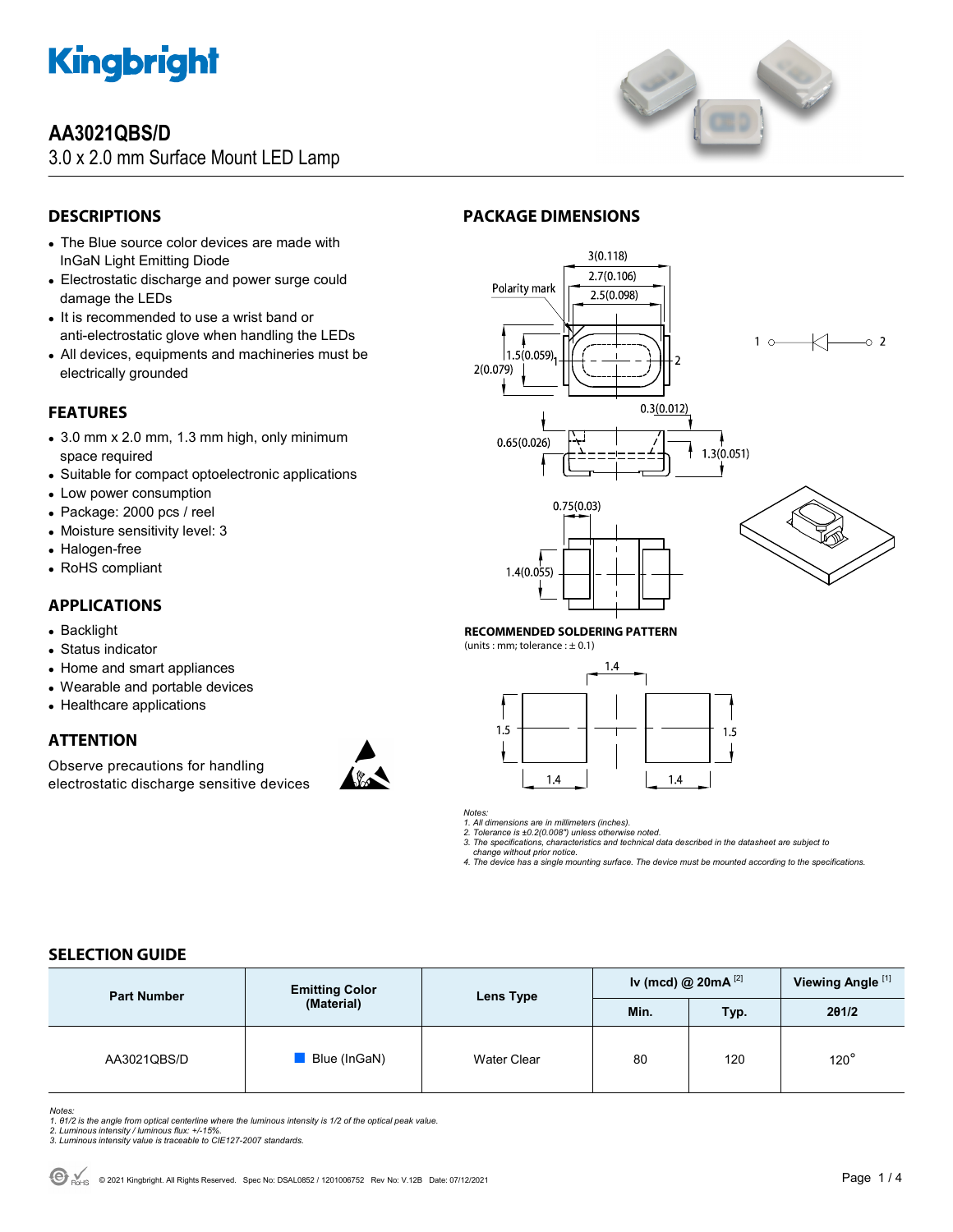# **Kingbright**

#### **ELECTRICAL / OPTICAL CHARACTERISTICS at T<sub>A</sub>=25°C**

| <b>Parameter</b>                                                                                                                 | Symbol                       |                                       | Value                    |                          | <b>Unit</b>           |
|----------------------------------------------------------------------------------------------------------------------------------|------------------------------|---------------------------------------|--------------------------|--------------------------|-----------------------|
|                                                                                                                                  |                              | <b>Emitting Color</b><br>Typ.<br>Max. |                          |                          |                       |
| Wavelength at Peak Emission $I_F = 20mA$                                                                                         | $\lambda_{\rm peak}$         | <b>Blue</b>                           | 460                      | $\overline{a}$           | nm                    |
| Dominant Wavelength $I_F = 20mA$                                                                                                 | $\lambda_{\mathsf{dom}}$ [1] | <b>Blue</b>                           | 465                      | $\overline{\phantom{a}}$ | nm                    |
| Spectral Bandwidth at 50% $\Phi$ REL MAX<br>$I_F = 20mA$                                                                         | Δλ                           | <b>Blue</b>                           | 25                       | $\overline{\phantom{a}}$ | nm                    |
| Capacitance                                                                                                                      | С                            | <b>Blue</b>                           | 100                      | $\overline{\phantom{a}}$ | pF                    |
| Forward Voltage $I_F = 20mA$                                                                                                     | $V_F$ <sup>[2]</sup>         | <b>Blue</b>                           | 3.3                      | 4.0                      | $\vee$                |
| Reverse Current ( $V_R$ = 5V)                                                                                                    | $I_R$                        | <b>Blue</b>                           | $\overline{\phantom{0}}$ | 50                       | μA                    |
| Temperature Coefficient of $\lambda_{\text{peak}}$<br>$I_F = 20 \text{mA}, -10^{\circ} \text{C} \leq T \leq 85^{\circ} \text{C}$ | $TC_{\lambda peak}$          | <b>Blue</b>                           | 0.04                     | $\overline{\phantom{a}}$ | $nm$ <sup>o</sup> $C$ |
| Temperature Coefficient of $\lambda_{\text{dom}}$<br>$I_F$ = 20mA, -10°C $\leq T \leq 85$ °C                                     | $TC_{\lambda dom}$           | <b>Blue</b>                           | 0.03                     | $\overline{\phantom{a}}$ | $nm$ <sup>o</sup> $C$ |
| Temperature Coefficient of VF<br>$I_F$ = 20mA, -10°C $\leq T \leq 85$ °C                                                         | $TC_V$                       | <b>Blue</b>                           | $-2.9$                   | $\overline{\phantom{0}}$ | $mV$ °C               |

*Notes:* 

*1. The dominant wavelength (*λ*d) above is the setup value of the sorting machine. (Tolerance* λ*d : ±1nm. ) 2. Forward voltage: ±0.1V.* 

3. Wavelength value is traceable to CIE127-2007 standards.<br>4. Excess driving current and / or operating temperature higher than recommended conditions may result in severe light degradation or premature failure.

#### **ABSOLUTE MAXIMUM RATINGS at T<sub>A</sub>=25°C**

| <b>Parameter</b>                             | Symbol                   | Value          | <b>Unit</b> |
|----------------------------------------------|--------------------------|----------------|-------------|
| Power Dissipation                            | $P_D$                    | 120            | mW          |
| Reverse Voltage                              | $V_R$                    | 5              | V           |
| Junction Temperature                         | $T_i$                    | 115            | $^{\circ}C$ |
| <b>Operating Temperature</b>                 | $T_{op}$                 | $-40$ to $+85$ | °C          |
| Storage Temperature                          | $T_{\text{stg}}$         | $-40$ to $+85$ | $^{\circ}C$ |
| DC Forward Current                           | IF.                      | 30             | mA          |
| Peak Forward Current                         | $I_{FM}$ <sup>[1]</sup>  | 150            | mA          |
| Electrostatic Discharge Threshold (HBM)      | $\overline{\phantom{0}}$ | 250            | V           |
| Thermal Resistance (Junction / Ambient)      | $R_{th}$ ja $^{[2]}$     | 450            | °C/W        |
| Thermal Resistance (Junction / Solder point) | $R_{th}$ JS $^{[2]}$     | 330            | °C/W        |

Notes:<br>1. 1/10 Duty Cycle, 0.1ms Pulse Width.<br>2. R<sub>th JA</sub> ,R<sub>th JS</sub> Results from mounting on PC board FR4 (pad size ≥ 16 mm<sup>2</sup> per pad).<br>3. Relative humidity levels maintained between 40% and 60% in production area are re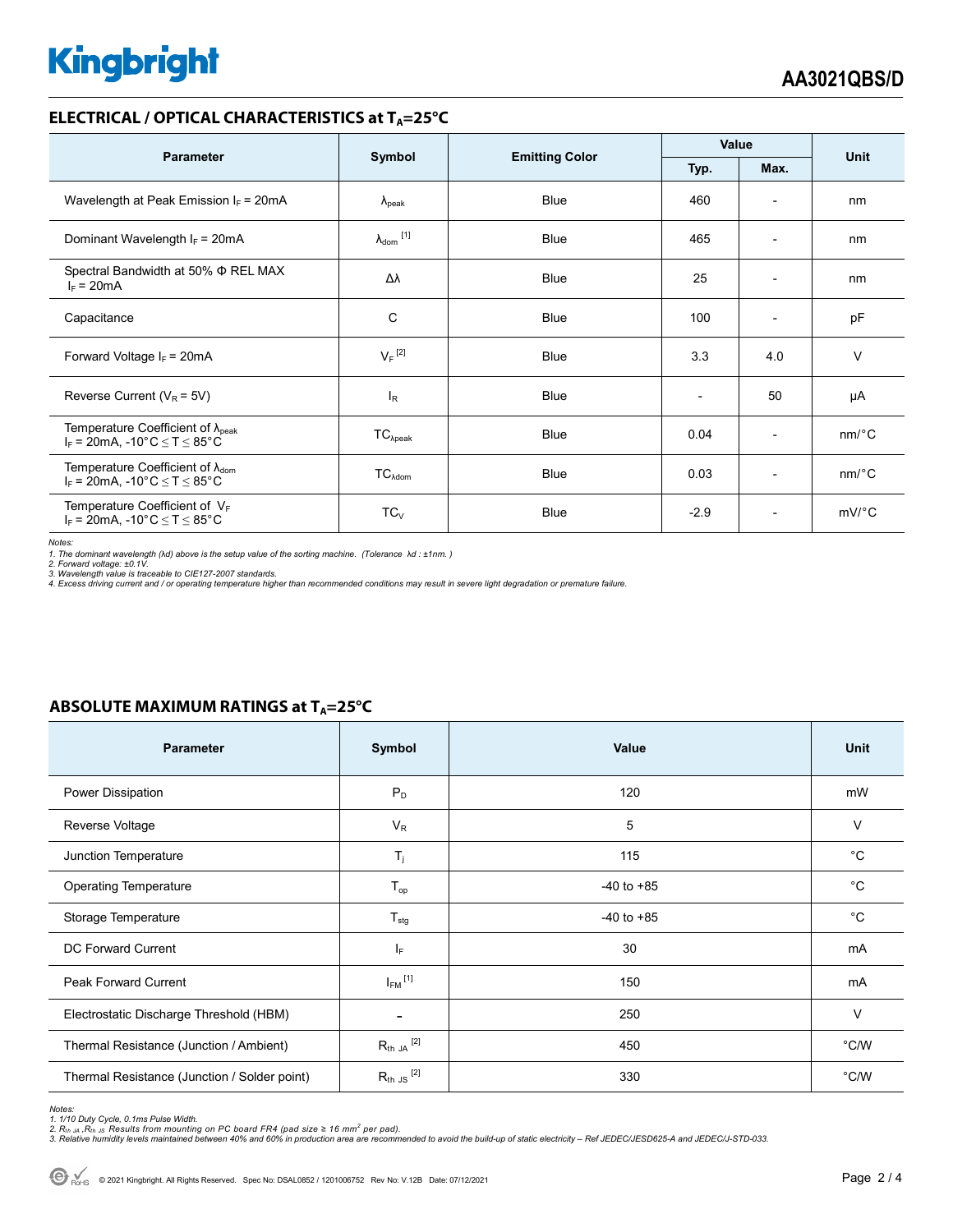## **Kingbright**

#### **TECHNICAL DATA**



#### **SPATIAL DISTRIBUTION**



**BLUE** 



#### **REFLOW SOLDERING PROFILE for LEAD-FREE SMD PROCESS**



#### *Notes:*

- *1. Don't cause stress to the LEDs while it is exposed to high temperature.*
- 
- *2. The maximum number of reflow soldering passes is 2 times. 3. Reflow soldering is recommended. Other soldering methods are not recommended as they might cause damage to the product.*

**TAPE SPECIFICATIONS** (units : mm)



#### **REEL DIMENSION** (units : mm)